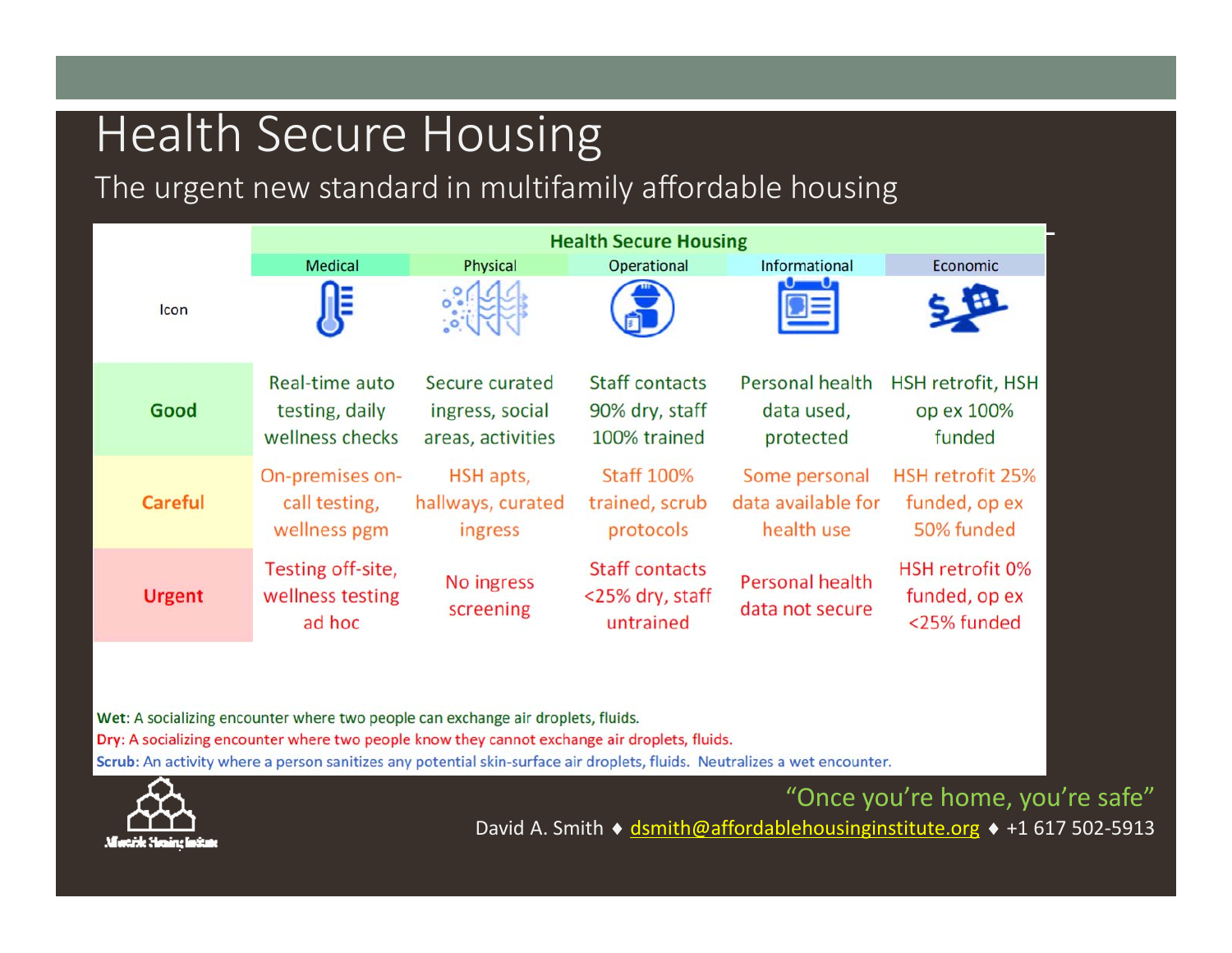## Health‐Secure Housing

"Once you're inside, you're safe"



- $\mathcal{L}^{\text{max}}_{\text{max}}$  Cultural: everyone you live with is your 'health family'
	- We have a stake in each other's wellness
		- Residents  $\leftrightarrow$  Other residents
		- **Employees**  $\leftrightarrow$  **Residents**
		- Outsiders  $\leftrightarrow$  Insiders (residents and site workers)
	- $\blacksquare$  Wellness  $\leftrightarrow$  Trust  $\leftrightarrow$  Build trust over time
- ш Five elements of making Health Secure Housing
	- Medical: Active on-site free daily data capture
	- Physical: Vestibule, wellness privacy, high‐social/ low‐social
	- Operational: Wellness at core of resident services, staff training
	- Informational: HUD and HIPAA and opt‐in personal info sharing
	- **Economic: Chattel lease, net lease, federal funding** 
		- **Extending 'healthspan'**  $\rightarrow$  **Save lives, save money n**



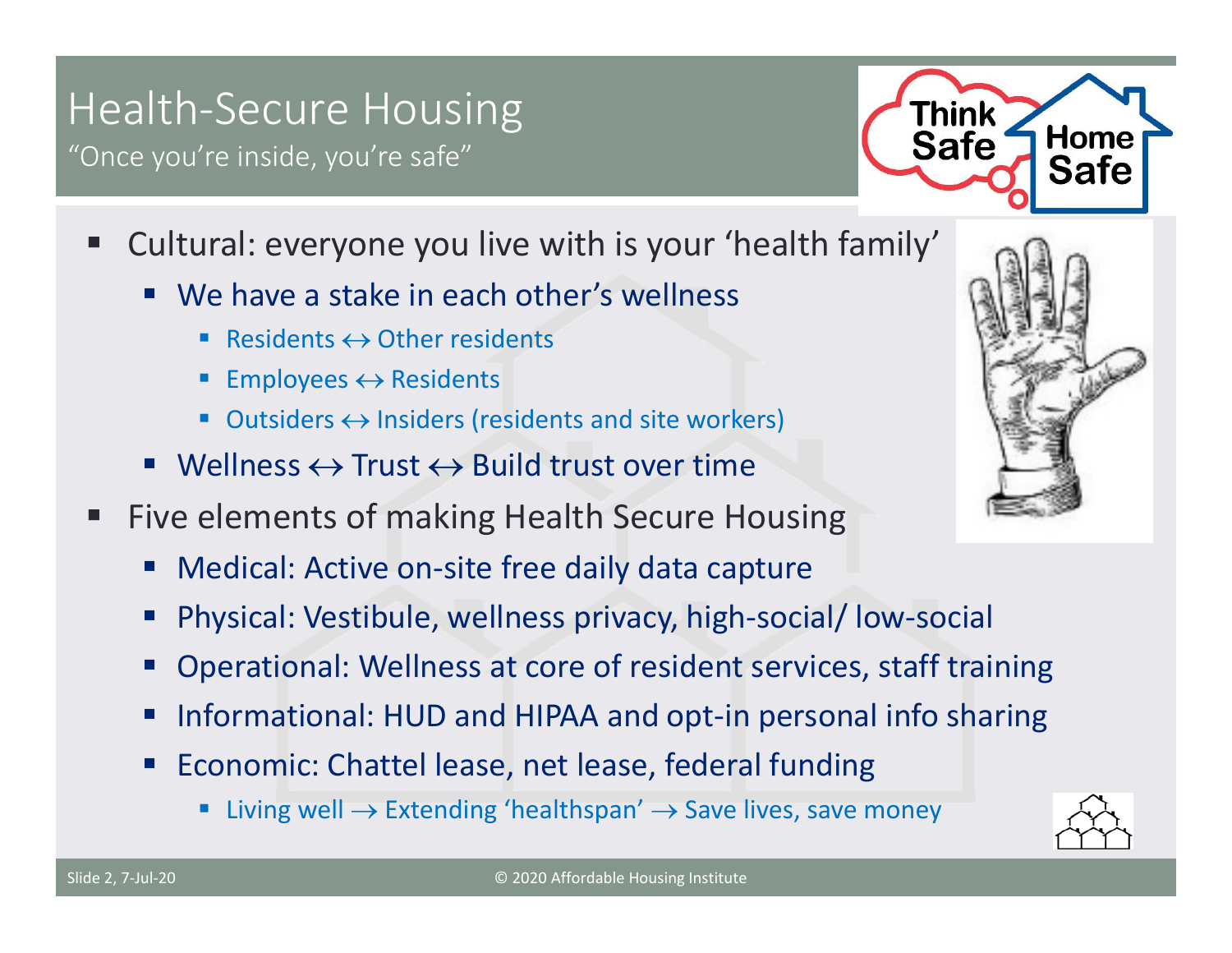## HSH‐driven paradigm shifts

'Essential free‐to‐user national infrastructure'

- $\blacksquare$  Redefined 'private‐public' space
	- Private  $\leftrightarrow$  Low-social  $\leftrightarrow$  High-social  $\leftrightarrow$  Public
		- Atrium, courtyard, gathering and socialization places
	- Active monitoring: discreet automated big data capture
	- Intra-property cultural networks are people  $\leftrightarrow$  people
- Digital divide  $\rightarrow$  Public health imperative
	- Free mobile banking inside
		- П Financial exclusion  $\rightarrow$  Wet commerce  $\rightarrow$  Dry commerce
	- Free broadband everywhere inside
		- П  $\blacksquare$  Data deserts  $\rightarrow$  Social connectedness
	- Reversing 'infrastructure gap'  $\rightarrow$  Reversing inequity
		- П Poverty pockets  $\rightarrow$  Infra gaps  $\rightarrow$  Installation subsidy
			- **Or installation mandate**





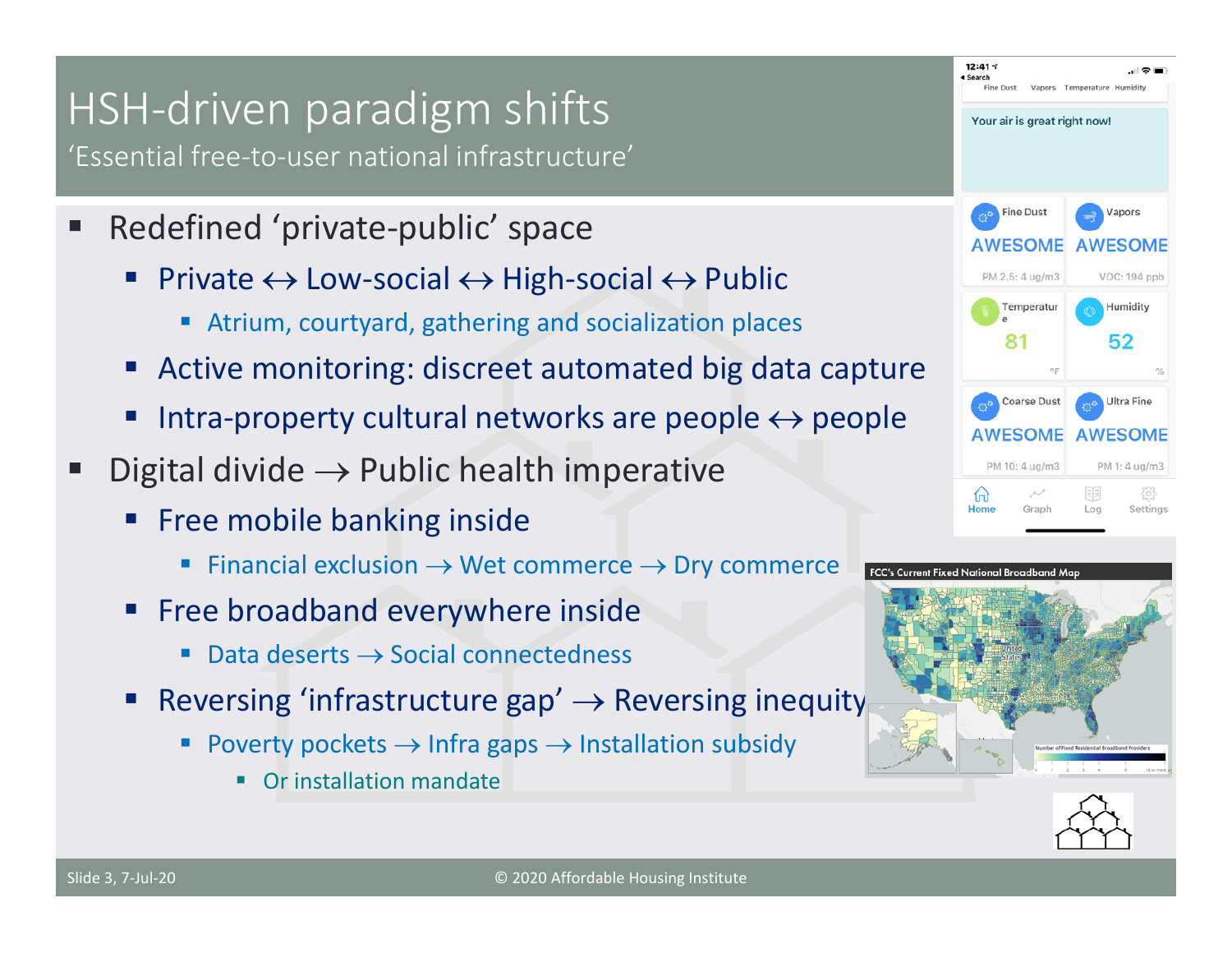#### Slide 4, 7‐Jul‐20

#### © 2020 Affordable Housing Institute

## Normalizing HSH: 6 steps

Inspect, remediate, encapsulate, retrofit, certify, finance

- $\blacksquare$  Post‐catastrophe normalization in six stages
	- Lead‐based paint, asbestos, USTs, sprinklers, radon, mold
- 1. Independently inspect & report; ongoing real-time monitors?
- 2. Remediate urgent hazards
- 3. Encapsulate/ isolate lingering but controllable hazards (O&M)
- 4. Retrofit at the next major capital improvement/ financing
- 5. Certify post-retrofit relative to new Health Security ratings
- 6. Tap new favorable financing via HSH certification
	- Chief Health Officer, Chief Privacy Officer
	- **Health Reinvestment Act, for all larger employers**



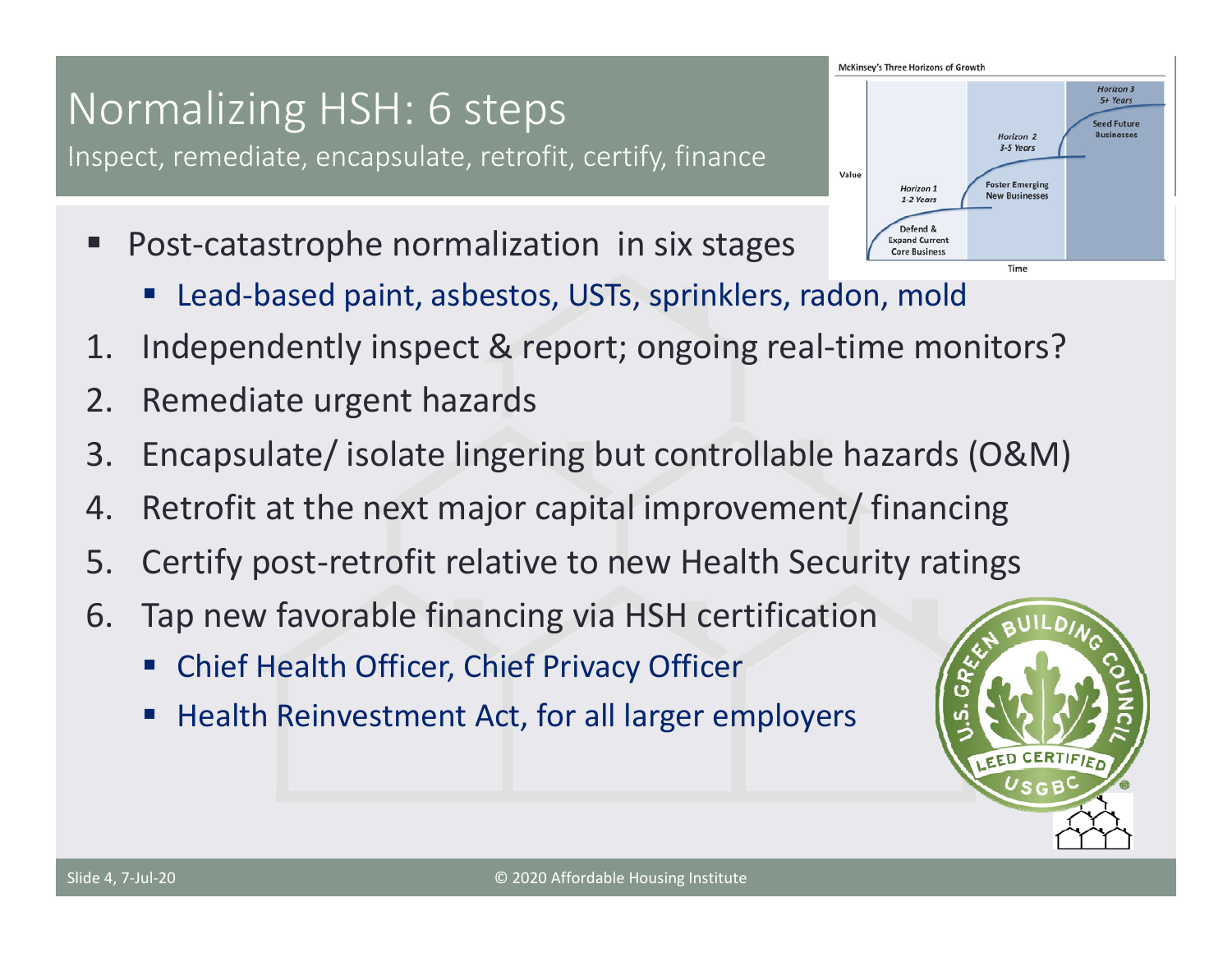### The business case for HSH/ 1 Property operating cash flows

- 1. Rent levels (weakening market)
- 2. Vacancy (gaps on turnover)
- 3. Concessions (voluntary, political, judicial)
- 4. Turnover (scrub, prep, inspect, certify)
- 5. Insurance (deductibles, premiums, coverage)
- 6. Employers' health insurance (workers' comp)
- 7. Financing (LTV, DSC, availability, rate, tenor)
- 8. Transactions (day of reckoning)



**JOSEPH G. ALLEN** JOHN D. MACOMBER HEALTHY **BUILDINGS** 

**How Indoor Spaces Drive Performance** and Productivity